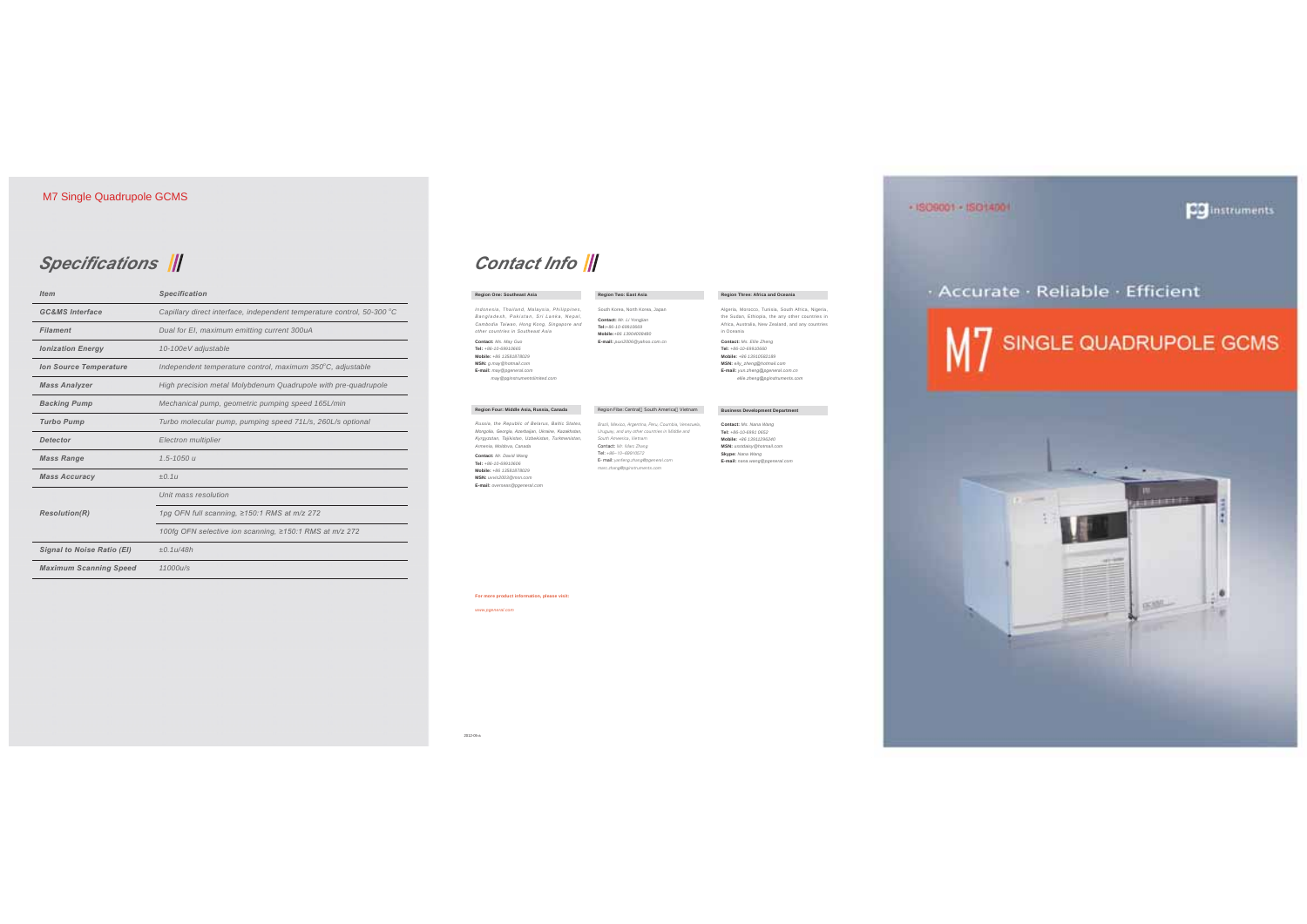## SINGLE QUADRUPOLE GCMS

[20 housemans

pg

GC650

 $147 - BUB$ 

1essassassell

⊕

 $\bullet$ 

*M7 Single Quadrupole GCMS is the new generation high performance Mass Spectrometer designed by Persee, who solely holds intellectual property rights. The M7 is an accurate, reliable and precise system which is suitable to mass routine analysis and precise research application as well.*

*The M7 MS could be widely used in food safety, environmental protection, material chemical industry, life science, medicine research, criminal investigation and many other fields, benefiting from its high performance, long service life and good after-sales service.*

**Superior Material** High performance

Modularization design



**Full Automatization** 

**Quality Service** 







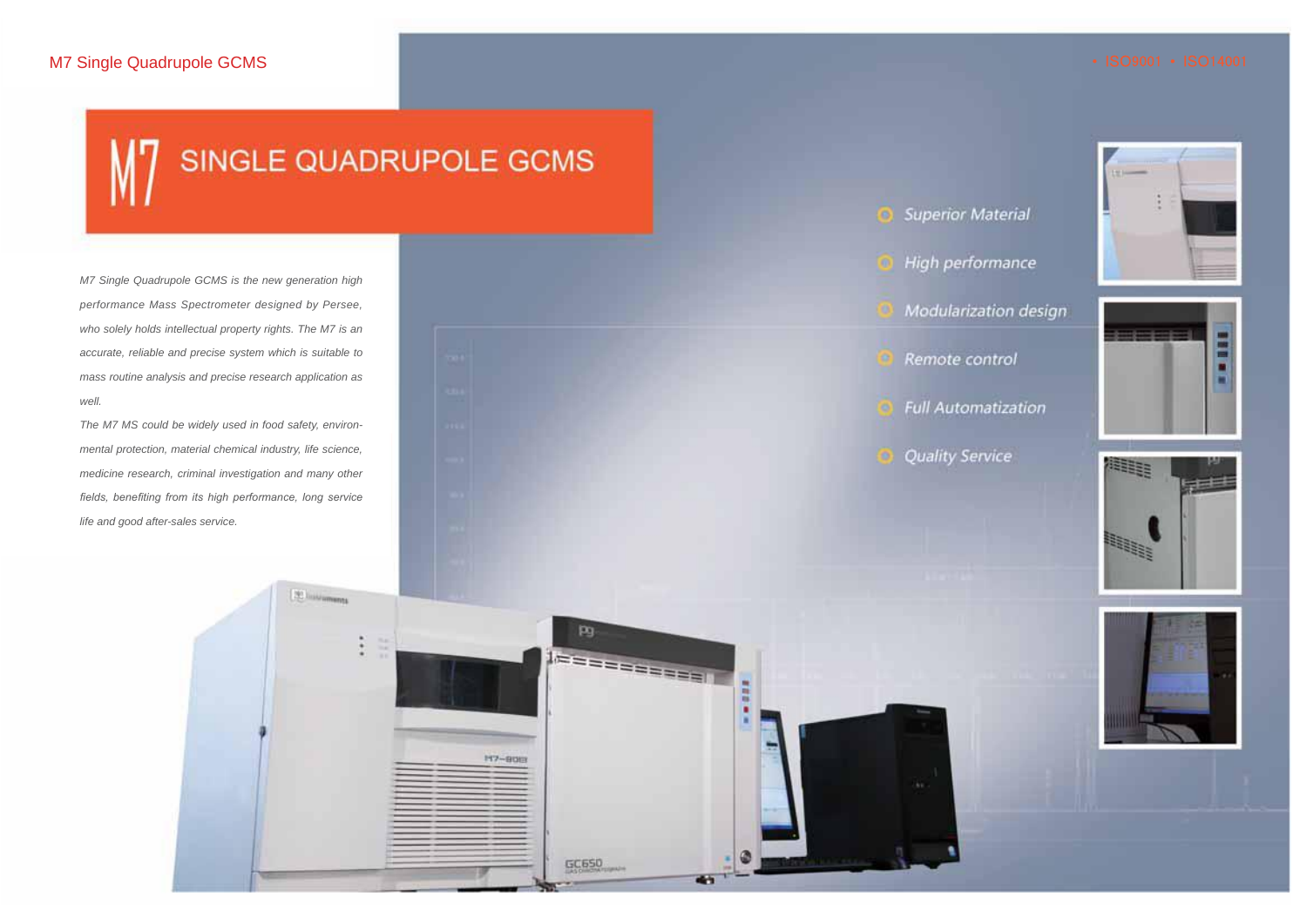#### • ISO9001 • ISO14001

## **Features**



The high performance GC and various optional accessories satisfy different analysis requirement.



The new EI source with multi patents provides high ionization efficiency.



The powerful GCMS workstation is intuitive, simple and easy to operate. The unique remote control function enables powerful technical support.



User-friendly design makes the maintenance much easier.



The new generation molecular pump made by PFEIFFEER satisfies the high vacuum requirement.



Excellent specification provides reliable analysis result.

#### Excellent specification provides reliable analysis result.

The M7 MS with GC650 brings more reliable, stable and efficient analysis result.

The EPC and digital electrocircuit set new benchmark for the precision of RTL, whichensures reliability of M7 to reach an unprecedented level. The highly flexible EPC design makes theanalysis of complicated hydrocarbon possible.

High speed cooling down and heating of column oven, advanced automatic features will shorten analysistime and reduce your operation cost.

Convenient maintenance of injector, new turn top design reduces time required to replace the linerand no tools are needed.

Various optional components and accessories could meet all kinds of requirements.

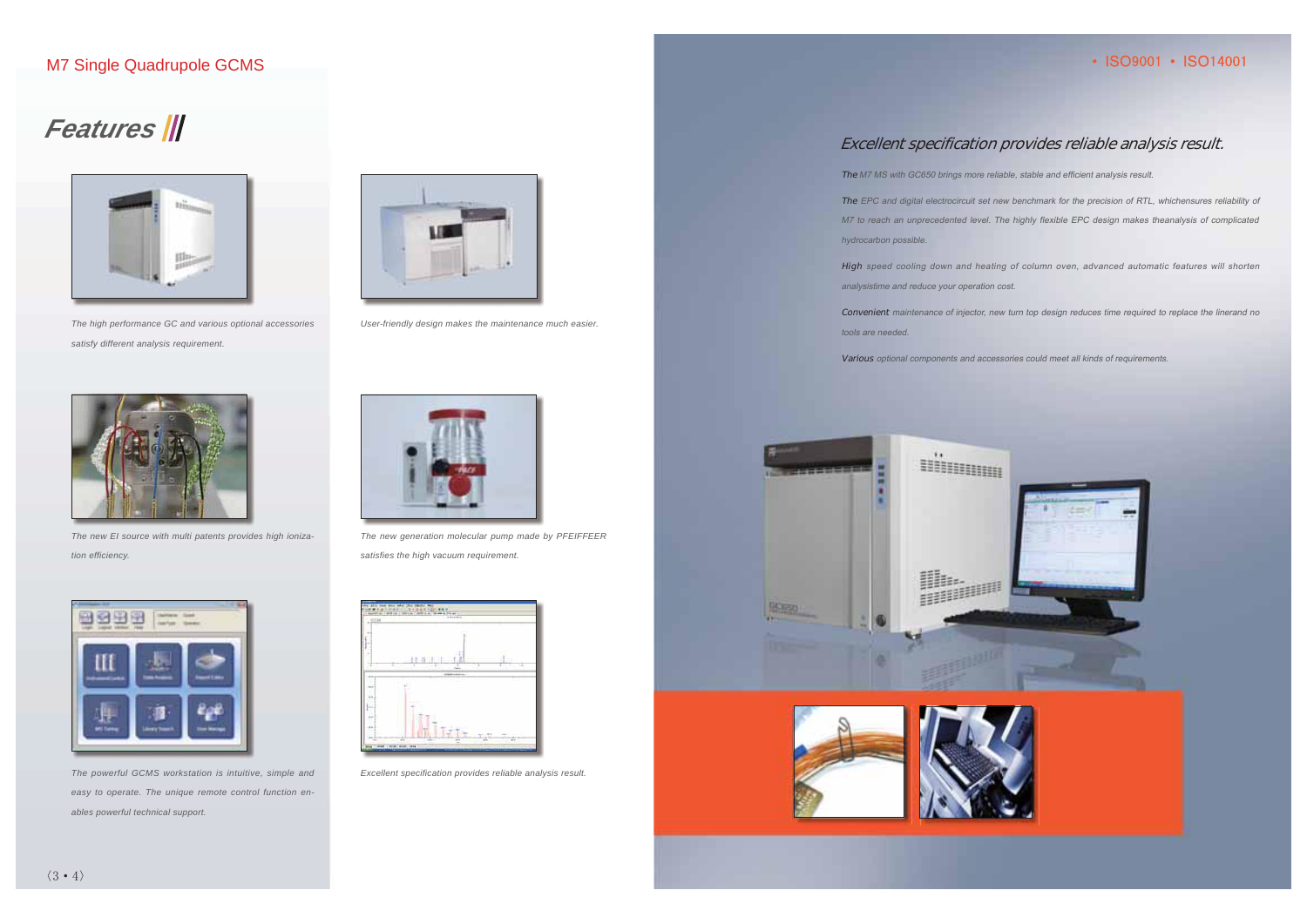## *User-Friendly Design*

*User-friendly Observation Window and Indicative Lamp design, inside modular assembly design, side door design of the* 

*vacuum chamber and multiple interface modes.*

#### **·Front Panel**

*Filament is common consumable for a MS system. Do you want to visually observe status of it? Is it lit? Has it been damaged and replacement required? When you install a column, do you want to clearly see accessible location in the column after it passes through the transmission line? The transparent observation window on the front panel could help you achieve all of this, while the indicating lamp will show you real running state of the MASS system.*



#### **·Electrical Box**

*Do you feel puzzled about the chaotically distributed PCBs? Do you feel head-scratching for the scatted cables? M7 supplies an integral electrical box which is same as a PC does, leaving only cable connectors visible, keeping internal of your instrument tidy and clean. The distinct connection ID makes it simple to assemble.*



#### **·Quadrupole**

*New generation metal molybdenum quadrupole ensures excellent performance.*

## **·Vacuum Chamber**

*Cleaning is an essential maintenance process for an Ion source, prequadrupole system. M7 supplies a side door design of the vacuum chamber, which makes cleaning much easier, routine maintenance much more simple.*



#### **·Rear Panel**

*Integrated wireless communication module, multiple interfaces, Ethernet port, serial port and USB port*



## *Ion Source*

*EIelectron impact source, with dual heating robs independent heating which makes heating more uniform. Max temperature is 350*ȭ*.*

*Dual filament design provides double filament life.*

*Electron energy 10-100eV adjustable, enabling low-voltage operation to meet different application requirements.*

*Tube-shaped lens enhance focusing effect and dramatically improve ionization efficiency.*

*Patented surface repulsion electrode design dramatically improves ion focusing effect.*

## *Vacuum System*

*High performance pre-vacuum pump and turbo molecular pump, to reduce ion collisions and background noise and memory effect.*

*Backing pump using GLD-136 small direct oil rotary plate pump, geometrical pumping speed 165L/min*

*Turbo pump using Germany PFEIFFEER innovative HiPace TM turbo-molecular pump, with a more reliable design, compact structure, higher pumping speed and more efficient cooling system. To suit your specific needs and budget, 2 specifications are available.*

*HipaceTM 80, maglev small turbo-molecular pump, with geo metrical pumping speed of 71L/S (standard configuration).*

*HipaceTM 300, maglev small turbo-molecular pump, with geometrical pumping speed of 260L/S (optional).*







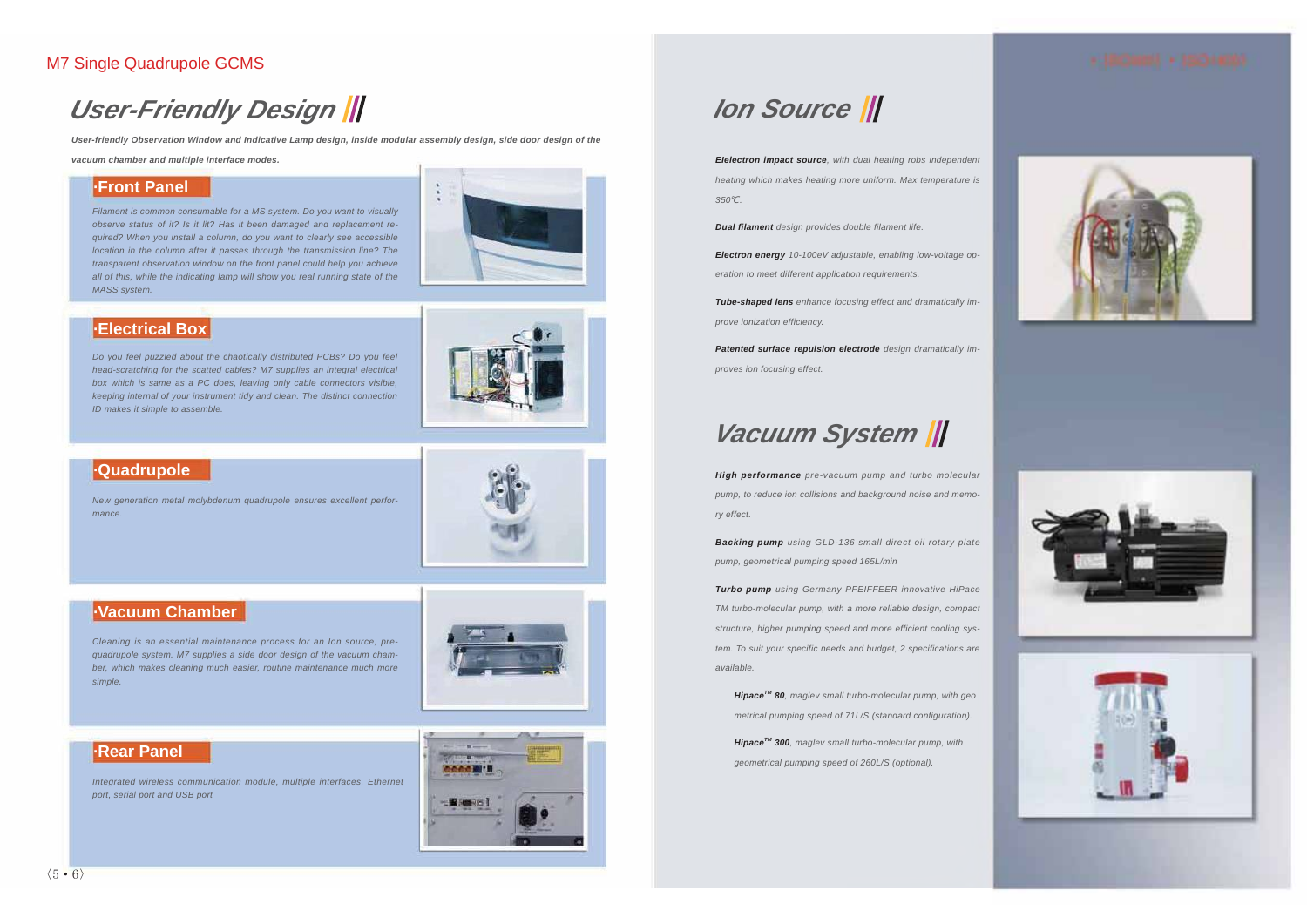## *Quadrupole Mass Analyzer*

*High precision metal molybdenum quadrupole mass analyzer, to achieve standard unit mass resolution.*

*Removable pre-quadrupole filter device, to reduce pollution of main quadrupole and avoid cleaning maintenance.*

*Backing pump equipped with scanning voltage with mass changes, to ameliorate fringing field, improve efficiency of ion incidence and achieve better detection sensitivity.*



## *Detector*

*Electron multiplier with high-voltage conversion dynode.*

*Small-signal amplifier with composite I/V conversion circuit technology, to effectively reduce circuit noise, improve signal to noise ratio and ensure outstanding linear dynamic range.*



## *Electronic System*

*High-quality RF power supply, to calibrate mass axis of the full mass range just using two points, to maintain good linearity in the full scan mode.*

*Excellent electromagnetic compatibility design and high-precision, low-temperature drift electronic devices, to ensure outstanding mass precision and mass stability of the instrument.*

*32-bit embedded control system, using Ethernet communication interface, allowing remote control and network sharing.*

*Highly modular PSU and control circuit system, to enhance the overall reliability of the instrument and make maintenance and upgrade easier.*



## *Software*

*It is a fully recrimination software, which is intuitive and intelligent and easy to operate. It is a good helper for you to easily make instrument control, data processing and spectra library search.*

*Don't* feel worry when you are not familiar with the new instrument. *As long as your instrument has an access to network, with the remote synchronization control function, we can help you operate the instrument and analyze data.*



Remote control